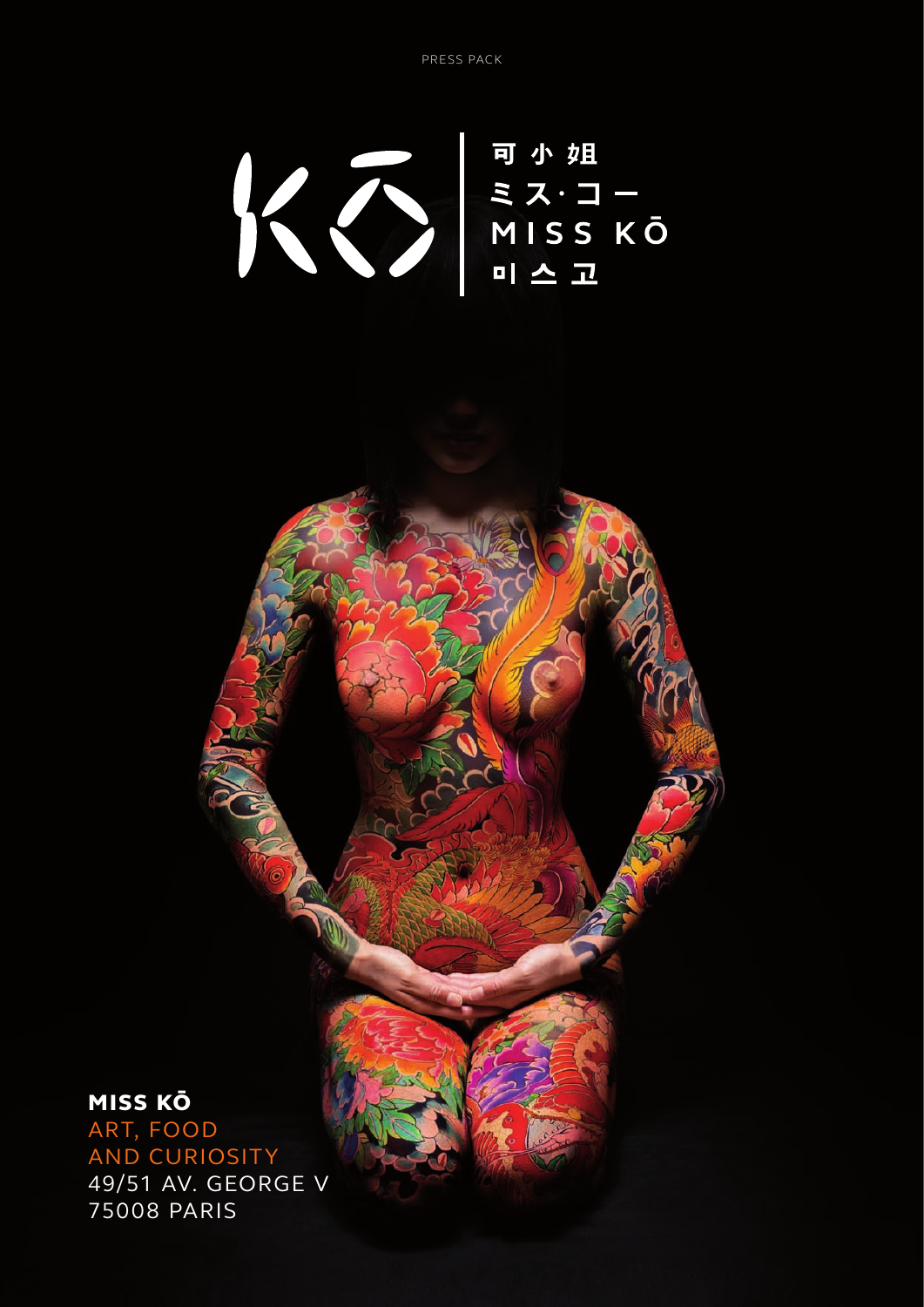AT THE EPICENTRE OF PARIS' GOLDEN TRIANGLE, PHILIPPE STARCK AND CLAUDE LOUZON HAVE CREATED MISS KŌ, A SPECTACULAR RESTAURANT WITH A SPELLBINDING SETTING.



Along the very fashionable Avenue George V, Miss Kō stands out like a warp zone, the place in a video game that whisks you into a parallel dimension. Swept into a mesmerising world, visitors are invited to plunge into one of those crazy décors in which all codes are abolished, becoming actors in their own adventure where every sense is stimulated and astonished. For Miss Kō, Philippe Starck pushed the scripting of space to the absolute limit.

*"Miss Kō is a place of freedom that, to some degree, is going to invent itself."*  Philippe Starck

It is more an evolving installation than a décor; he designed an immersive work in which every detail recounts the story of an imaginary heroine, Miss Kō.

A faceless Eurasian who reveals herself in modest nudity, a body entirely covered in tattoos. Miss Kō is a mystery that is blurred in the staging orchestrated by the designer. He cultivates an entire environment around her that stirs the senses and fires the imagination.

*"Sometimes dreams are feverish, crazy, strange. You wake up, somehow changed, dazzled by what you experienced, relieved to come to your senses, yet sad to not be sure of going back. That's what Miss Kō is. That's all it is, and it is, above all, that."*  Philippe Starck



### **ART** A WORLD THAT IS STRIKINGLY **PHILIPPE STARCK**

*from scratch, an exquisite corpse, a crazy collage where you walk into a faraway 'court of miracles' on a street straight out of Blade Runner, steeped in limitless creative madness, where artists are freed of all boundaries, where technology shows an exciting tomorrow, where industry becomes art."* Ph. S.

Like an alley, stretched across 500m<sup>2</sup> of space, leading to the spectacle of a frenzied, frenetic kitchen, where the eye glimpses enigmatic montages and the nose follows inspiring odours, the inside of Miss Kō intrigues and challenges the mind.

*"Miss Kō is an adventure in hospitality, one of the riskiest adventures, because it is totally phantasmagorical, sort of an insane recreation of a street somewhere in Asia."* Ph. S.

In the dining room, a few key elements are pivotal components of the interior design, like the massive screen bar, the spectacular fresco by David Rochline and the huge teapot-cum-lamp. Everywhere around signs that drip with Asian ambiance; grey collides with colours. The furnishings are a mix of contemporary items and Far East inspiration.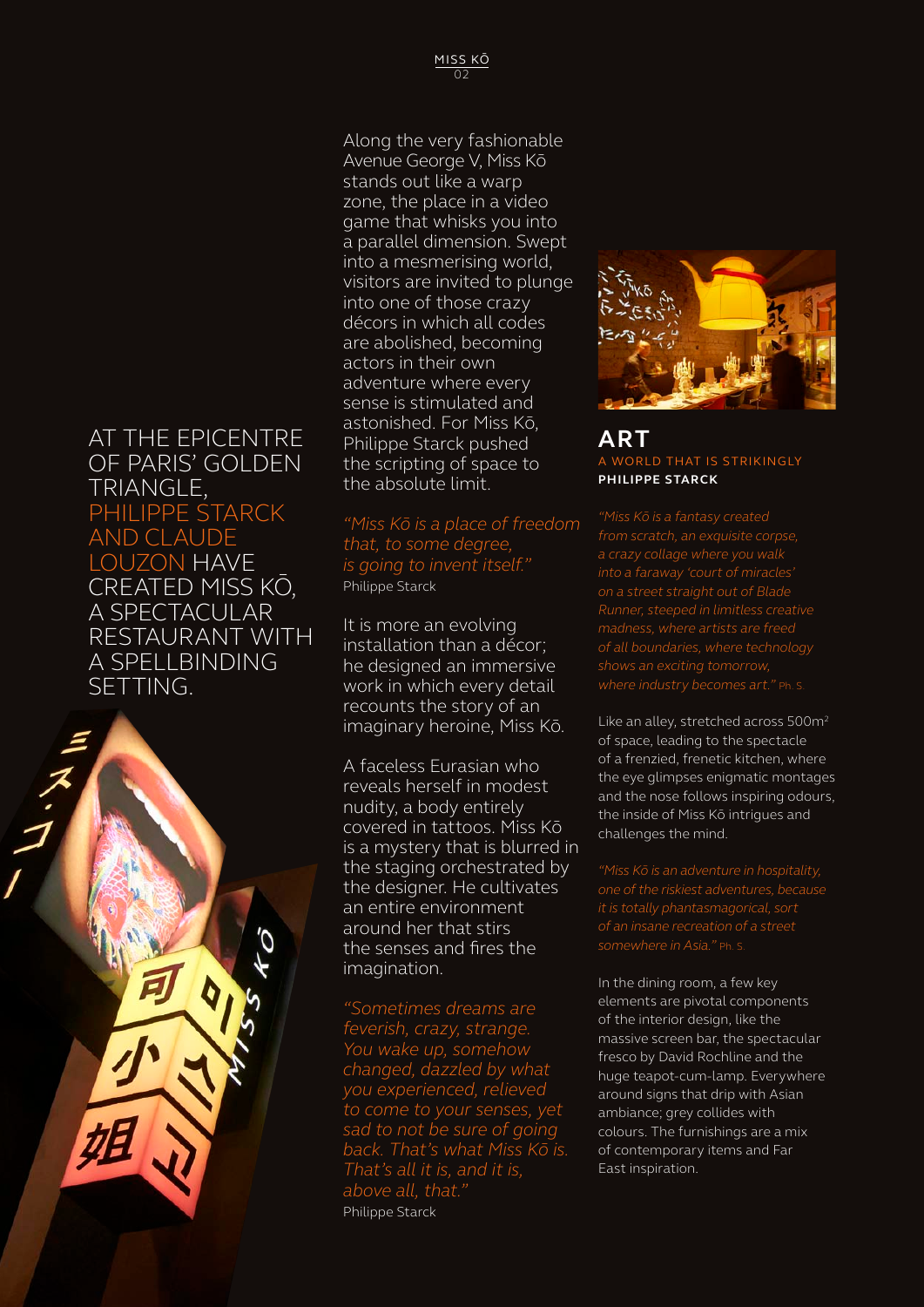### $\bullet\bullet\bullet$ CLOSE-UP **THE BACKDROP OF A DAVID ROCHLINE FRESCO**

*"The David Rochline portrait of the enigmatic Miss Kō reigns over a anarchistic world of cooks yelling through the steam of their preparations, detergent bottles in Wonderland, aquarium frescoes on acid, monstrously large, too-bright teapots."* Ph. S.



Lush and fantastic, teeming and saturated, the monumental fresco by David Rochline is his interpretation of Miss Kō. The iconoclastic artist fulfils his long-held wish of collaborating with Philippe Starck, who says of him:

*"He (David Rochline) has long been a very mysterious character, like someone out of a novel, the Cocteau of our time."* Ph. S.

Though nonconformist and disconcerting, this work is first and foremost poetic. The abundant images fascinate, it underlines the horror of the void, homage to the strange-yetbeautiful so revered by Baudelaire and Rochline. Together with Philippe Starck, he sketched the broad strokes for this backdrop, the canvas for which was carefully produced using a technique combining watercolour, pencil and gouache. The work spans a 15-metrelong wall and looks as much like wallpaper as it does a futuristic manga, covering the surface like so much dense ivy, with not a single pattern repeated, punctuated by fantastical characters who interact by gaze and glance. This visual curiosity, designed to serve as a purely visual tale, is admirably striking both in its least detail and its broader artistic vision.

### $\bullet\hspace{-4pt}\bullet\hspace{-4pt}\bullet$ CLOSE-UP **BREAKING NEWS**

*"Miss Kō is a kind of neo-Asian madness that comes right to the brink of being very humorous, especially in a neighbourhood that really isn't."* Ph. S.

An assumed reference to the cyberpunk atmosphere of the movie Blade Runner, Miss Kō is burgeoning with images and screenings.

### *"An exaggeration of news screens and misinformation..."* Ph. S.

The cascade of inaudible messages tells the story of a modern muse, a rebel poet in the exquisite districts of Paris. Like flashes, these screens heighten the magical character of the alley.

The backbone of the space is a double bar of screens stretching a full 26 metres. It is the signature piece of the place, the embodiment of its frenzied fomentation, friendly sharing and hypnotising dazzle, an original creation by Philippe Starck that juxtaposes on its surface hundreds of monitors that ceaselessly broadcast Asian channels, punctuated by the nonchalant passage of a dragon designed by LABEL DALBIN. A fullyfledged video oeuvre in which each programme becomes a pixel in a broader vision meticulously composed by the designer.

On the concrete walls are grains of rice that move and faces that morph, attracting the eye and ensnaring the focus, humanising the environment that shakes loose of limits, escaping the boundaries of the walls.



### *"A plethora of incomprehensible signs, perhaps Asian, perhaps not."* Ph. S.

Large aluminium cabinets line the walls, like technical-looking masks or the oversized pigeonholes of a curio cabinet accumulating the kitsch of a Hong Kong bazaar. And, just like in that bustling neon city, light and video are central to an environment throbbing in perpetual pulsation.

*"It is a place of freedom, humour, creativity, art, friendliness, openness. truly insane. A street out of Blade Runner: a cement parking-garage wall with Formica chairs, TV screens that spew out hundreds of images of live news coverage from Asia, a kitchen that smokes and smoulders."* Ph. S.

The inner structure is multisensory, leading to a space of pure otherness in which boundaries are blurred by the play of light and dark. LIGHTING designer jean-philippe bourdon uses neon to erase the notion of a ceiling and spotlights the focal points of the staging. And this staging, like any fiction worthy of the name, is also enhanced by original music composed by **ORSTEN KARKI, WHO** designed the miss Kō soundtrack that is regularly played by guest DJs.

In this wonderland, it is clear that nothing was left to chance when it comes to triggering the mechanisms of emotion and memory, as surreptitiously called upon yet again in THE OLFACTORY ornamentation overseen by Rami MEKDACHI. A master of the genre who sets the tone and vibration of the space through the most impalpable of details.

ART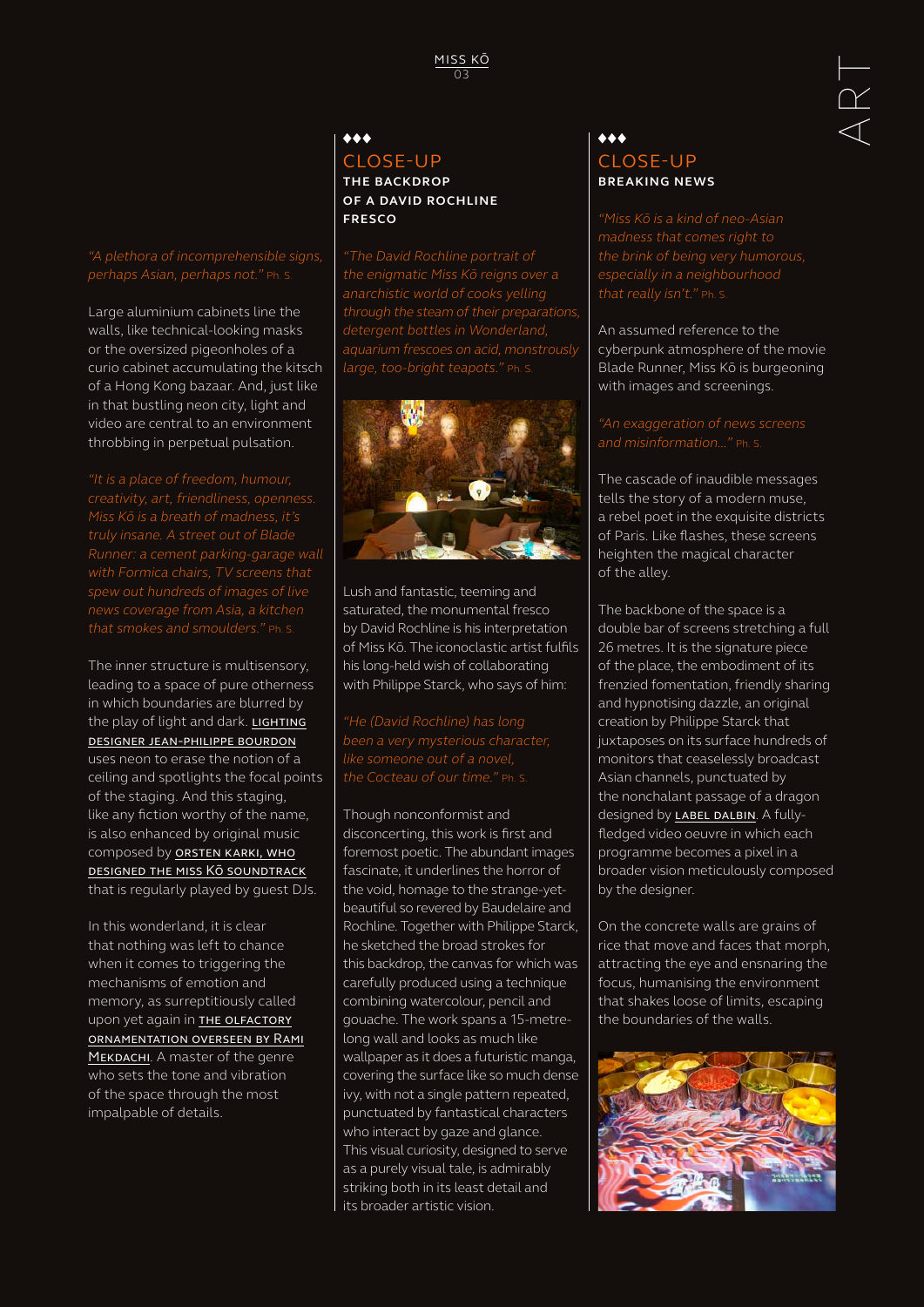### ASIAN MIX AND TWIST

With guidance from Linda Rodriguez and Martin Swift (Nobu NYC & London, Bond Street NYC), experts in Japanese cuisine, Fabrice Monot finds his own flair in interpreting and revisiting traditional Asian cuisine. He blazes new trails in culinary creation. He reinvents sushi, jiaozi, bo buns, spring rolls and yakitori, composes salads and dishes with contrasting flavours and textures. From burger buns tinged with cuttlefish ink to Roquefort with tuna in the "Red Baron" sushi, the menu piques curiosity and causes taste buds to wriggle in delight. It is a new undertaking for Fabrice Monot and he surprises with sashizzas, an explosive hybrid pairing Japanese pizzetas and tuna sashimi.

At Miss Kō, the Niçoise salad takes on airs of the Far East, the bouillabaisse is unabashedly Asian, the foie gras dons spring garb and the boeuf bourguignon fashions a custom kimono from pot-sticker dumpling dough. Meanwhile, the sushi rocks and rolls from sweet to savoury, tender to crispy.

And the Orient-Express style continues in the desserts, with Western classics like cheesecake and chocolate cake, cheek by jowl with chocolate-banana-filled dim sum, tapioca with coconut mousse and fresh mango, special shu-shus and a Himalayan imperial, already having established the reputation as the ultimate indulgence. For those who like to cosy up in their consumption, Miss Kō also serves family-style desserts to share, like the rice pudding of the week, and Sunday brunch. An unknown land of melting-pot specialties unfurls for the palate. Everything is different at Miss Kō, starting with the menu.

Who hasn't dreamed of sampling a bubble tea on Avenue George V? The concept was to forge a place of freedom, a funny, irrational place, and that's what the team endeavoured to create: an ensemble that scrambles codes and shakes up senses, that rejects all dictates of fashion and the polished airs of the quarter...Miss Kō is where you have fun, and this comes about with help from the completely original and markedly off-beat cocktail menu. Rye whiskey shares space with Japanese liqueurs and Thai spirits, while iced jasmine tea competes fiercely with aloe vera juice. Behind the screen bar, Miss Kō's bartenders master mixologies of revolutionary flavours that overwhelm those who let them pass their lips, leading them into the very centre of this dream-like world that is Miss Kō.

*"Miss Kō is a fantastic project that gives me license to prepare dishes with diverse tastes that are simultaneously mild, more intense, and more aromatic. It's truly a flavour clash. It is absolutely essential for me to make the Miss Kō restaurant the gold standard in culinary renewal."* Fabrice Monot





### **FOOD** FOOD STREET

The vision of a globalised future, in which Asia is the new centre of gravity, this interpretation of an incandescent alley offers as many appropriation scenarios as there are viewpoints. The 200 seats spread throughout the joyous atmosphere of this *"court of miracles"* Ph. S. are divided between the terrace on Avenue George V, around the spectacular screen bar, facing the sushi counter, around the table d'hôte and in tables for two. They let everyone experience the space at his or her own pace while sampling dishes from a menu that mirrors the location. Miss Kō thrusts customers into astonishing gastronomy that seeks and finds its bearings in both Asian tradition and French cuisine, serving a melange born of a new culinary order.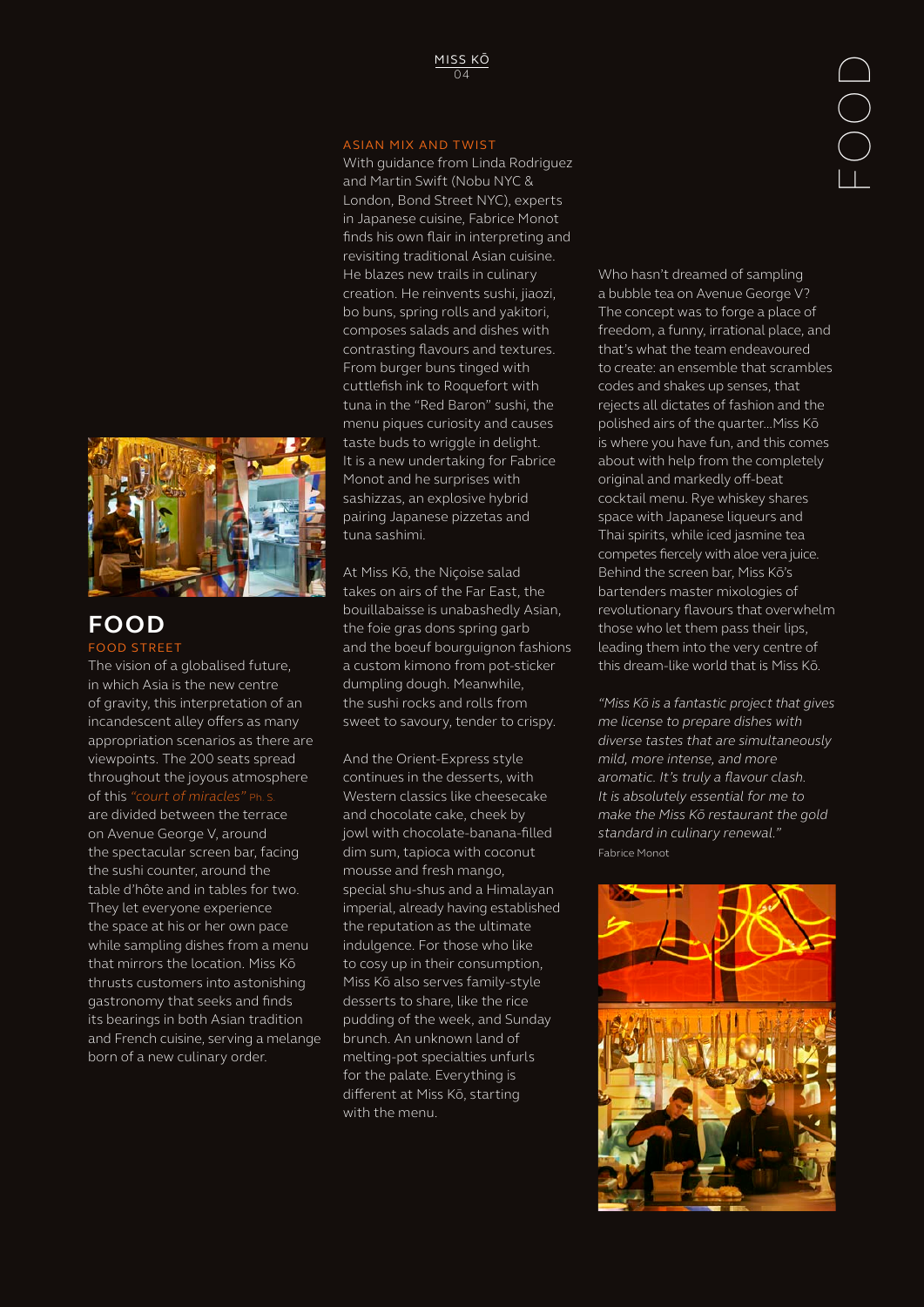

# **CURIOSITY** A POLYMORPHOUS PLACE

*"A true social centre, with guest artists, movie nights, guest chefs, a kind of bustling Asian street. That's one of my visions for the world, what the world will become, a melting pot, a blend of all cultures, all ethnicities, all ways of eating and doing."* Ph. S.

Miss Kō is as much an object of curiosity as a call to curiosity. From the décor to the menu, everything here stimulates and piques it. The place is polymorphic, designed to be a non-stop happening. A gallery of free-flowing, fleeting impressions, an encapsulation of intense meetings and moments.

It is a celebration of conviviality, sharing, generosity; Miss Kō is a place where you question what you know, what you think, like the Rochline fresco that shakes the established order to the core.

Miss Kō surprises, Miss Kō fascinates. The LA CLIQUE group handles the artistic direction and schedules original events each week.

Regular new collaborations with great chefs add new texture and variety to the menu, alongside mind-blowing events structured around the five senses, ever in the spotlight here... from brunch to the evening's first cocktail, Miss Kō is a showcase for a perpetually reinvented alternative world.

*"Nothing is normal in the world of Miss Kō, not even us. It's contagious.* Ph. S.

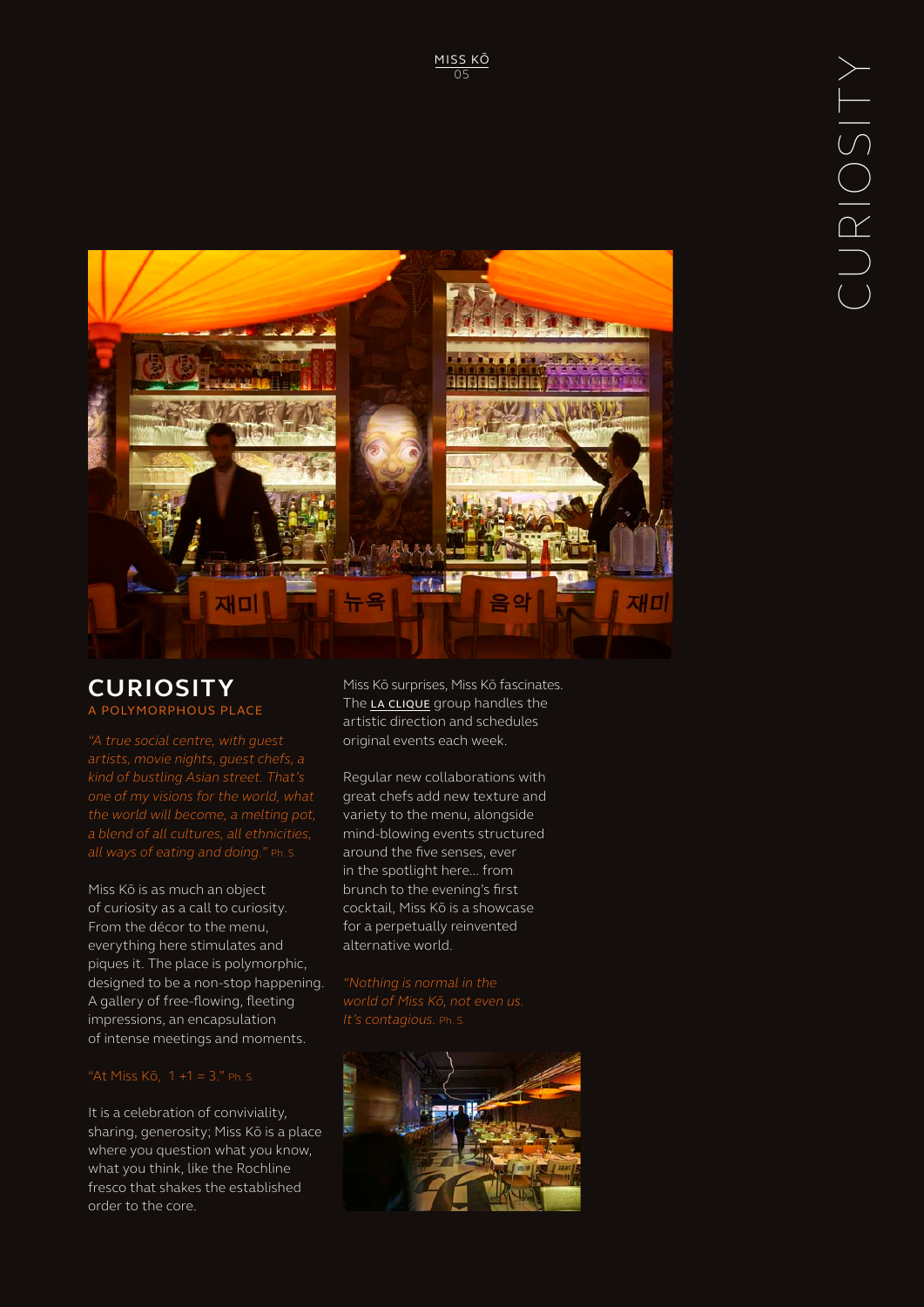

### **CREDITS** DESIGN AND STAGING **PHILIPPE STARCK**

*"Subversive, ethical, ecological, political, humorous: this is what I believe I need to be to fulfil my duty as a designer."* Philippe Starck

His thousands of projects, both completed and to come, his global reputation, his tireless protean inventiveness, should not mean the fundamentals are forgotten. Philippe Starck has a mission, a vision: for creation, in whatever form it takes, to make a better life for as many people as possible. Starck believes that this eminently poetic and political, rebellious and benevolent, pragmatic and subversive duty should be shared by all and is summed up with the humour found in his approach since he first began this career: *"No one has to be a genius, but everyone has to take part."* His early vigilance with respect to ecological implications, his deep understanding of contemporary changes, his enthusiasm in imagining new lifestyles, his determination to change the world, his commitment to positive decline and constructive streamlining, his passion for ideas, his desire to defend the intelligence of utility – and the utility of intelligence – have buoyed him from iconic design to iconic design...

Products found in our daily lives, from furniture to juicers to revolutionary megayachts, from inspiring hotels to sites that are stimulating, fantastic, and intensely alive, from individual turbines to electric cars, he has ceaselessly pushed the envelope and the criteria of contemporary design.

His technological miracles are thus vectors of a democratic ecology that is action-oriented and respectful of the dual heritage of man and nature. Foreshadowing the phenomena of convergence and digitisation, Philippe Starck has always designed objects that embody "less is more".

His visions are so vital, result in such essential solutions that he was the first Frenchman to be invited to take part in the famed TED Talks (Technology, Entertainment & Design), joining the ranks of renowned speakers like Bill Clinton and Richard Branson.

Inventor, creator, architect, designer, art director, Philippe Starck is indeed all that, but he is also an honest man in the untainted tradition of Renaissance artists.

# $\bullet\hspace{-4pt}\bullet\hspace{-4pt}\bullet$

#### PRODUCER **CLAUDE LOUZON**

With thirty years as a restaurateur, Claude Louzon is the force behind many successful concepts, including Le Paradis du Fruit, Moutarde Street, Il Naturale and many others. Strengthened by this experience, he is now a creator of catering concepts and trends. He wanted to open the dining world to more sharing, art and novelty. For this man, Miss Kō is a new and ambitious challenge; a new place that expresses a cosmopolitan and revolutionary world.

*Original screenplay: Philippe Starck and Claude Louzon*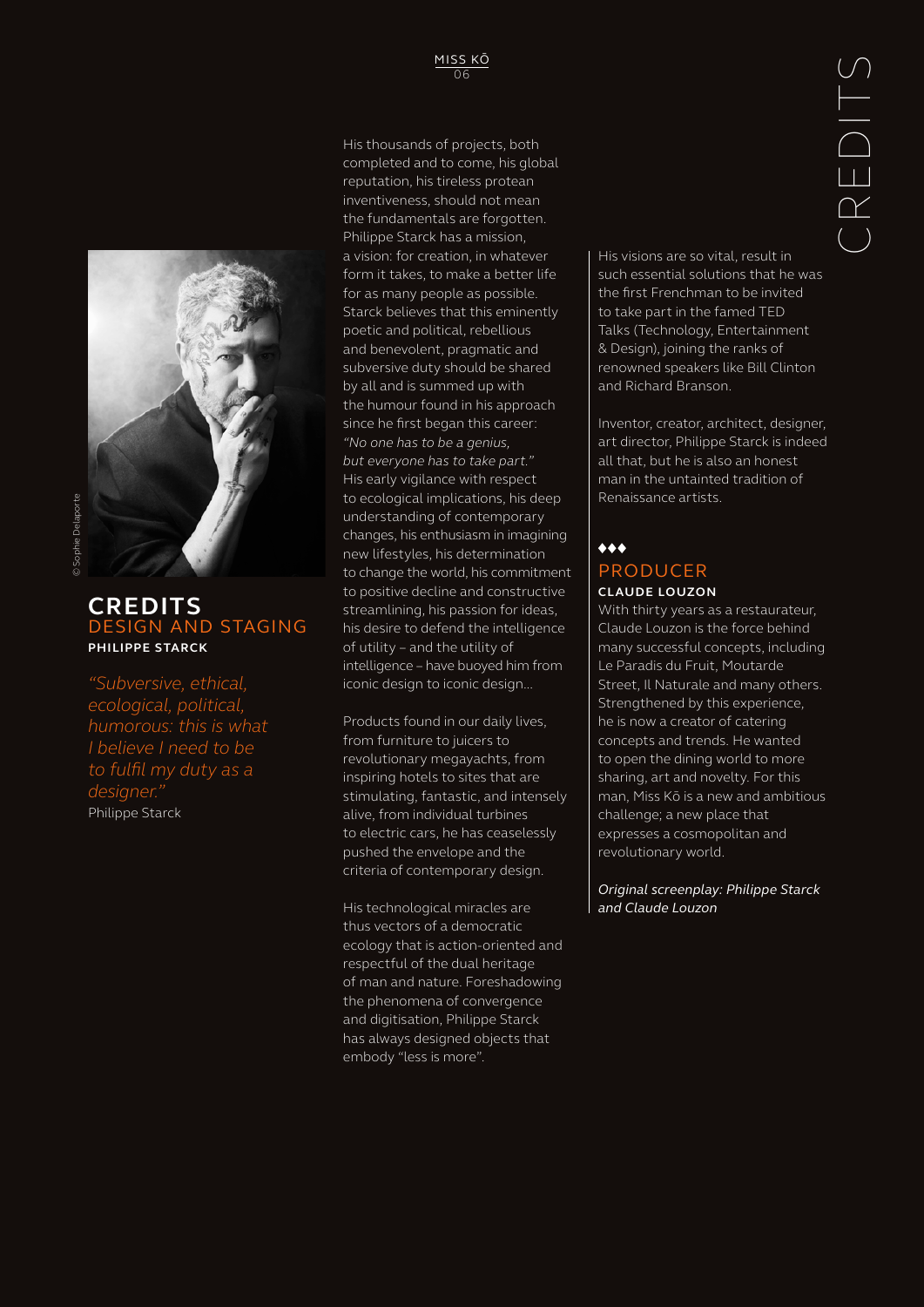# **DISTRIBUTION**

# $\leftrightarrow$ LEADING ROLE **MISS KŌ**

She is an uprooted Eurasian who has travelled extensively. She is beautiful, bewitching and sensual. She opens her culinary and artistic "world" to Parisians. Through inspired dishes from Asia and other lands, as well as her own artistic discoveries, she wove a world of her own. An offbeat universe in a realm of colour and contrast. It was only after three years of development and countless meetings with artists and designers that the Miss Kō project was born...

### $\bullet\bullet\bullet$

### GUSTATIVE IDENTITY **FABRICE MONOT**

After being classically trained in the culinary arts, Chef Fabrice Monot gleaned vast experience with a *Meilleur Ouvrier de France* at the *Centre de Recherche et d'Études des Chefs* in Jouy-en-Josas. He could then be found at the helm in the kitchens of the *River Café* and in the pages of *Gault et Millau* after just a year and a half.

He then dazzled at Le Bar Fly, then at Le Bound, before taking up the reins as Executive Chef at Miss Kō, where his twenty years' experience will let him practice his gift of generating dialogue between culinary cultures, as well as collaborate with greatest names in gastronomy.

### $\bullet\bullet\bullet$ FRESCO

# **DAVID ROCHLINE**

Painter, illustrator, designer, singer, actor, David Rochline has more than one string to his bow. Singing to the music of Alain Bashung

on a 45rpm called *La Règle du Jeu*  (The Rules of the Game) in 1973, his artistic and theatrical work remains partly inspired by the rock spirit of his early days, but also explores many other worlds. Worlds that merge in five shows for which he is composer, author, principal performer, set and costume designer, and stage director.

The first, entitled *A toutes les gloires de France* (To all the Glories of France), was performed in 1975. Followed by *Gabriel ou le néoclassicisme à la portée de tous* (Gabriel or Neoclassicism for Everyone) and *Coulisses-cocktail* (Cocktail in the Wings) shown at Le Palace. In 1987, his new international creation, *Paris-Gypsy*, was put on at Paris' Festival d'Automne and the Festival de Saint-Denis. Lastly, in 2009, the play *Pouêt Pouêt (Beep beep), Monsieur Milord* enchanted audiences at the Théâtre du Rond-Point.

As a visual artist, David Rochline designs movie sets and costumes (including for Jean-Michel Ribes), music videos, photographs, fashion photography, and exhibition scenography (Ray Ban, Andy Warhol, Salon du Design, and others.). His drawings and paintings are exhibited regularly.

### $\leftrightarrow$ SOUNDTRACK **ORSTEN KARKI**

Orsten Karki is a one-of-a-kind Finnish artist. A music lover since he was a child, he has a penchant for film scores, accompanied by the mechanics of hip-hop, over nearly classical melodies on the piano… in short, a very original gem.

### $\bullet\bullet\bullet$ VISUAL IDENTITY **ERIC DALBIN**

Paris-based Label Dalbin, founded in 2003 by Eric Dalbin, pairs visual arts with music. Dalbin's creations are used by cultural institutions, luxury brands and collectors.

Innovation is the impetus and research focus of Label, where work is structured by savoir-faire as applied to the quest for excellence. Label crafts creative encounters; it is an independent firm working in creative consulting and production and publication of contemporary creation: artwork, live entertainment and branded content.

### $\bullet\bullet\bullet$ LIGHTING **JEAN-PHILIPPE BOURDON**

Director of photography for French television, including the *Taratata* show since 1995, Jean-Philippe Bourdon specialises in "*light design*" through which he creates dimension and relief, generates suspense and interferes in phantasmagorical worlds like that of Miss Kō.

### $\bullet\bullet\bullet$ OLFACTORY IDENTITY **RAMI MEKDACHI**

Rami Mekdachi is a tremendously discriminating perfumery specialist. Artistic Director for Costes perfumes, Eau de Colette, Chloé candles, Roger Vivier eaux de toilette, Bensimon colognes, Lacoste candles, and Van Dinh candles and…the Miss Kō room fragrance. In his words, a place without fragrance is a place without memory. *"Perfume is an essential accessory, a kind of symbolic link between a moment, a place and a feeling."*